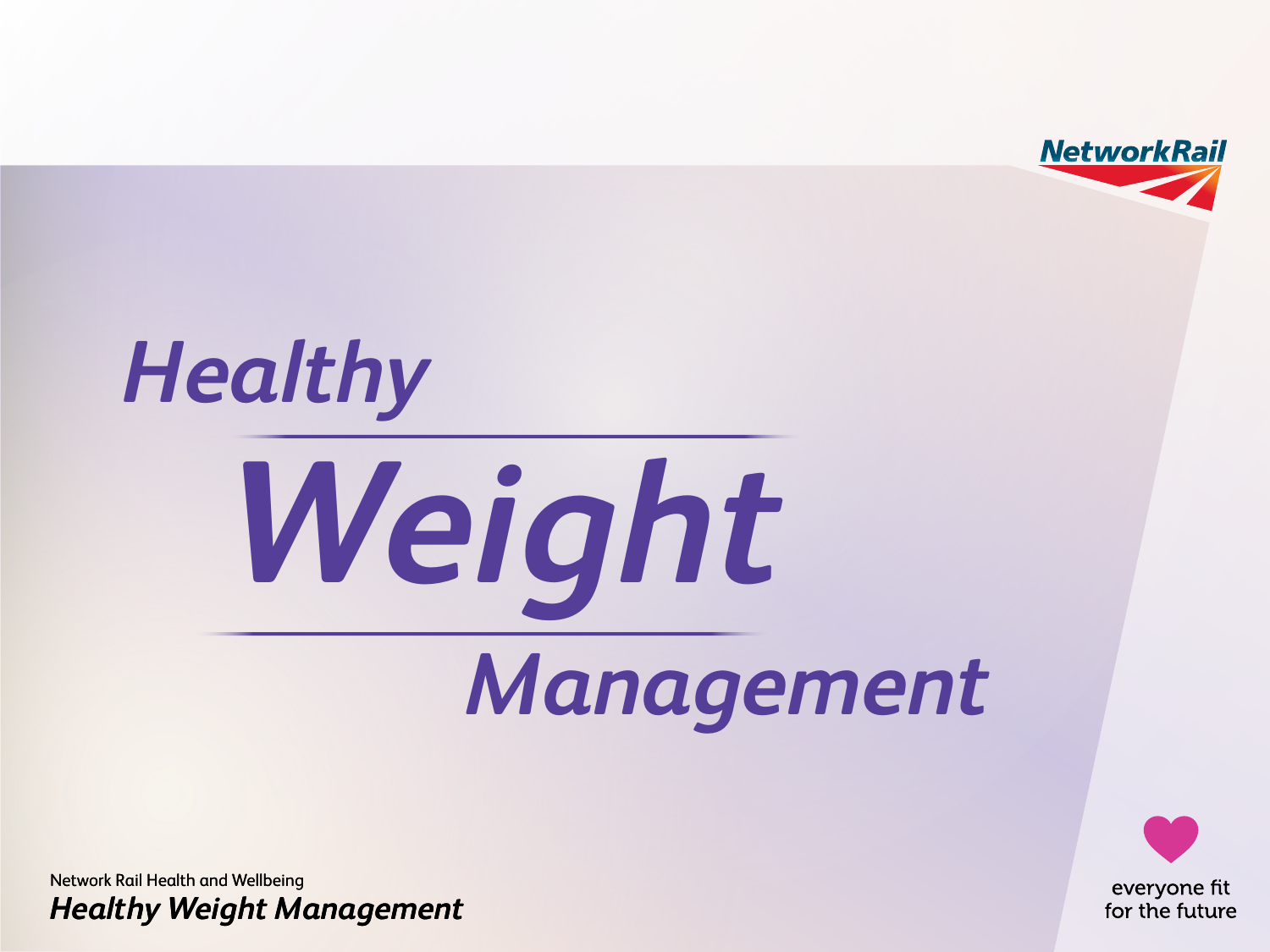

## *What we'll cover today*

- **Why** maintaining a healthy weight is important
- **Three key things** to help with healthy weight loss and weight management
- **Where** you can find extra support and resources.



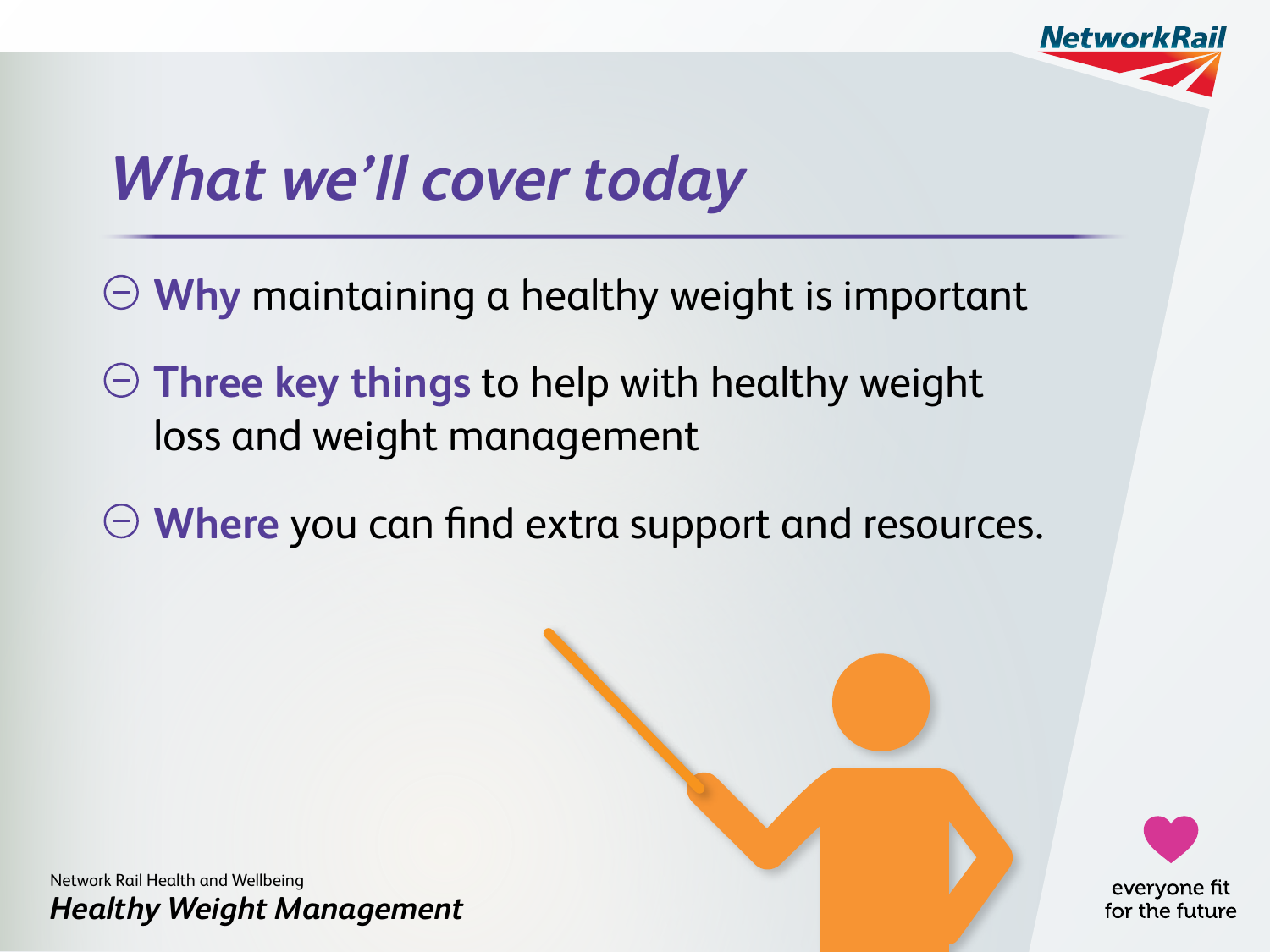

#### *Why being a healthy weight is important*

**0** 

ര



**57%** increased risk of prostate cancer for those who are over weight

**70%** of heart disease patients are over weight

> **80%** of people with type 2 diabetes are over weight Losing just **10lbs** can slash your risk of type 2 diabetes by **30%** and arthritis by **50%**

> > everyone fit for the future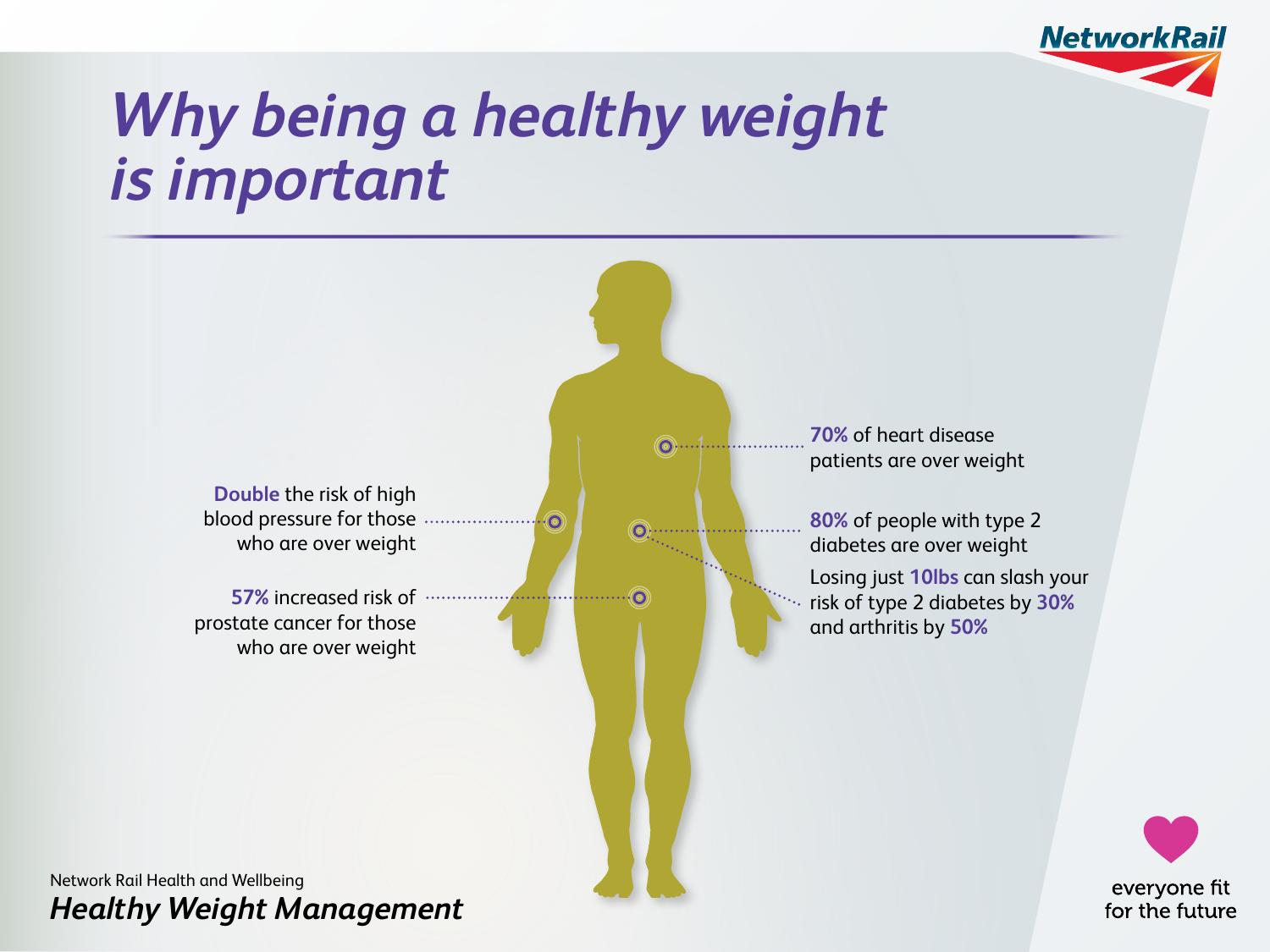

#### *Getting started*

Set a goal, make a **commitment** to yourself and tell others, this helps with motivation, support and keeps you accountable.

Look for simple **changes** you can make – one change at a time. These changes should be seen as part of a healthy lifestyle change not simply for weight loss, and gradually build on one another.

Every time someone loses and regains weight it becomes more difficult to lose weight the next time.

**Believe** in yourself.

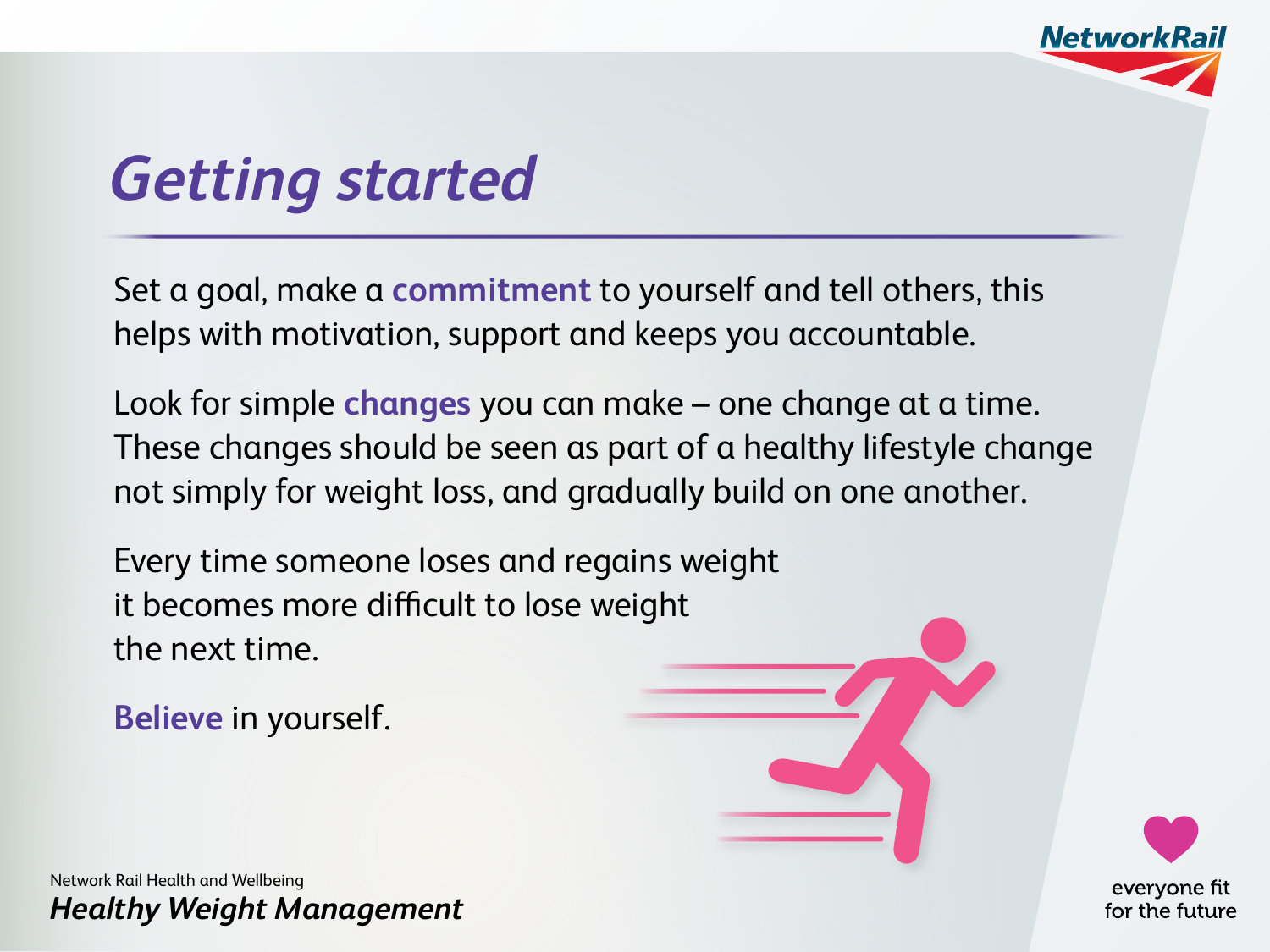

#### *How to measure your progress*

Set a realistic time frame. **1-2lbs per week** maximum.

- how many weeks will it take?

**Measure** your waist size (directly over your navel)

- one of the best indicators of fat loss.

Measure by a change in belt / clothes size.

Use photos for **motivation.**



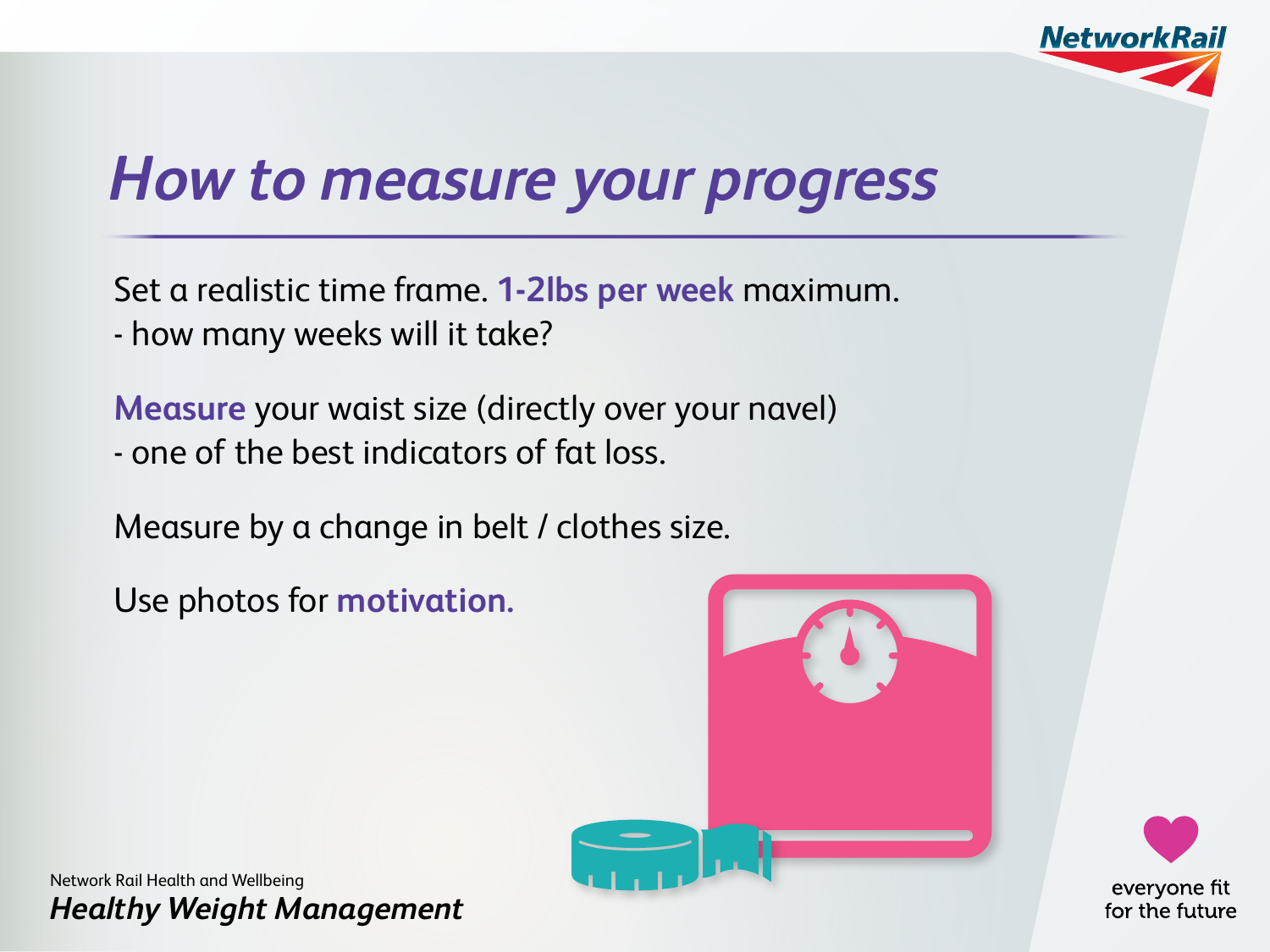

# *Your three step plan*

Maintaining **weight loss** over the long term is difficult. Below are the things people who were successful found helped the most:



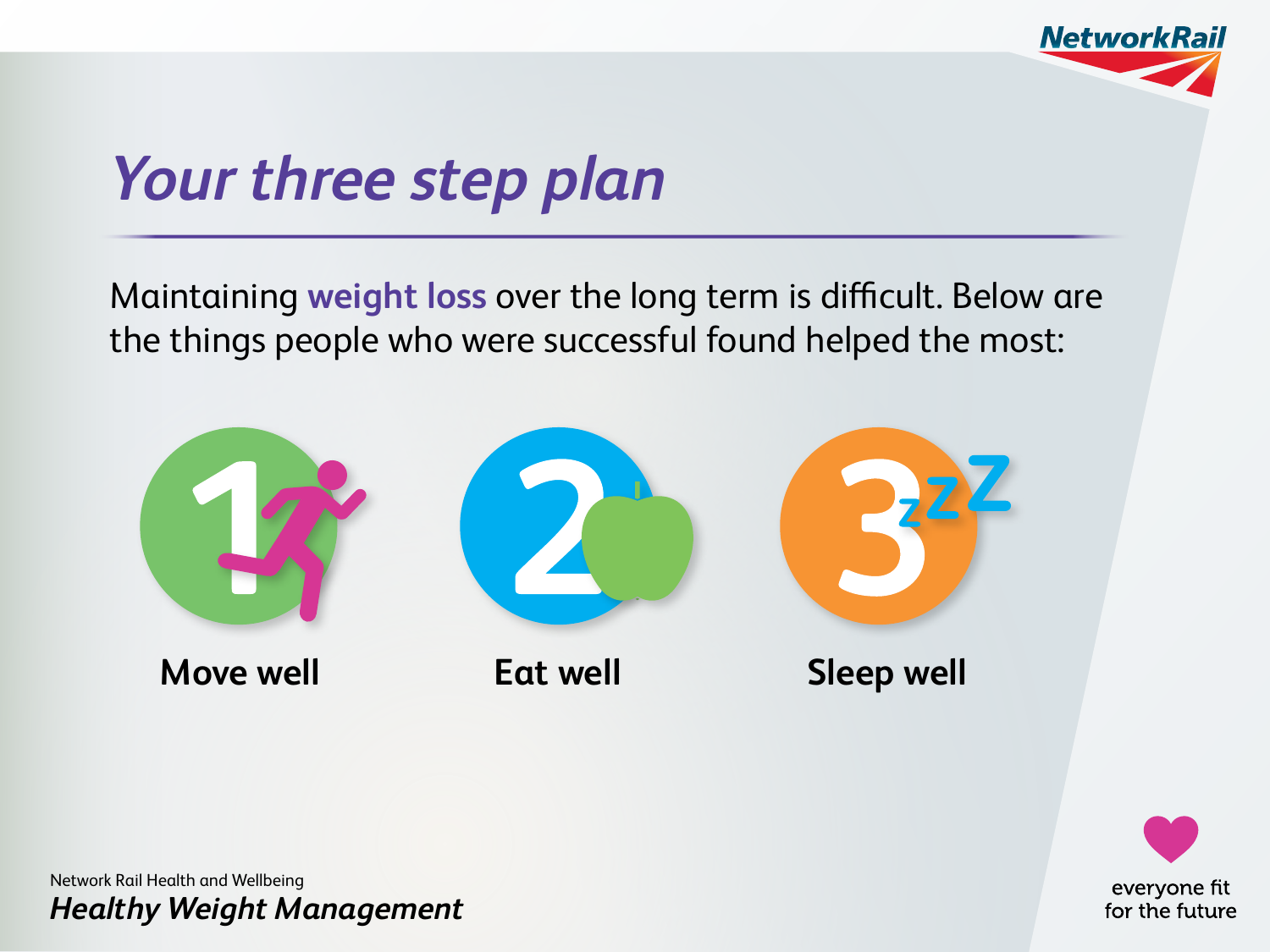

#### *Move well*



- Find something you **enjoy** and regularly make time for it
- Aim to build up to **45 minutes**, **5 days per week** over time
- Check with your **GP** or an **exercise professional** if you haven't exercised regularly in the past six months.

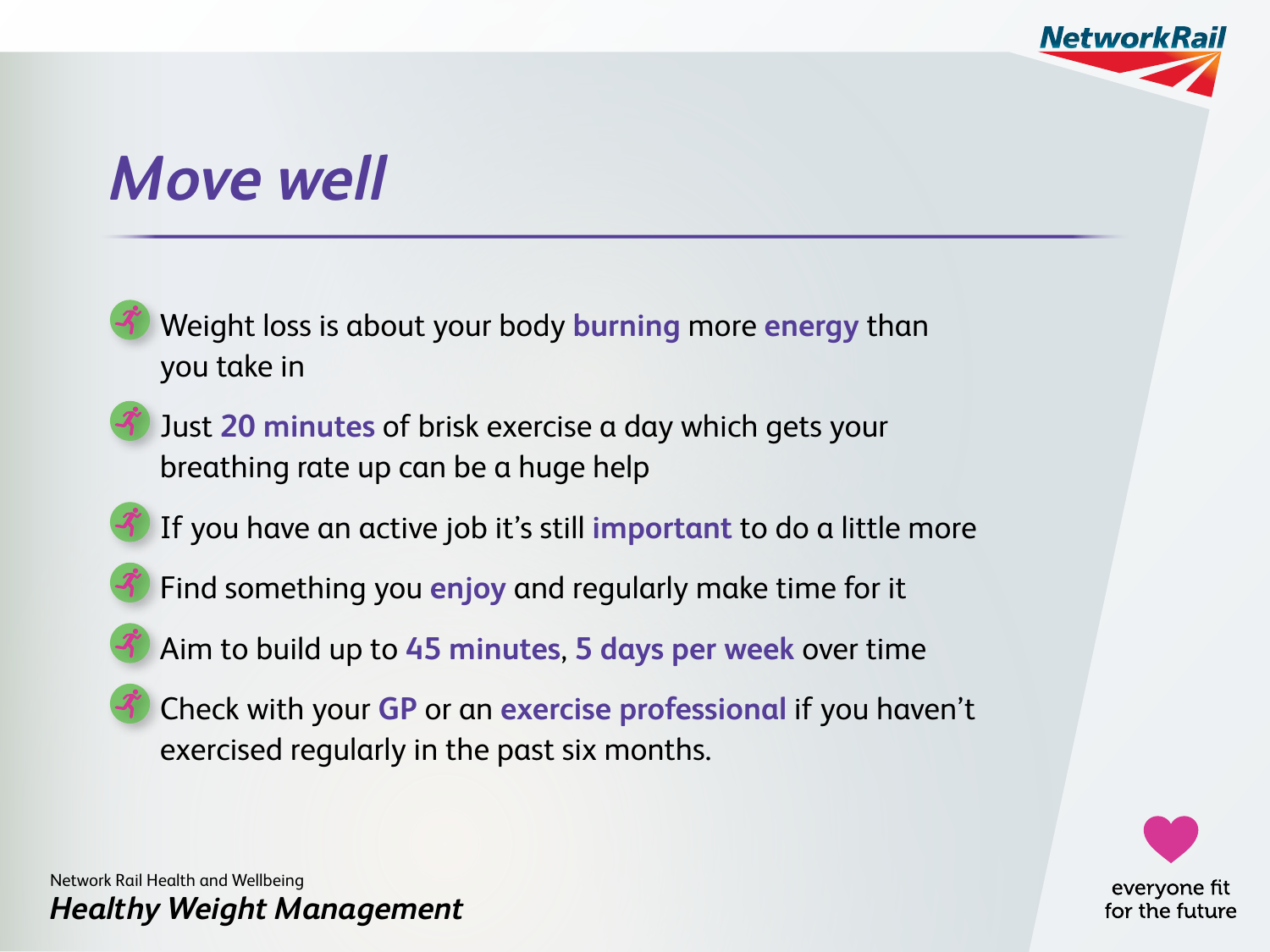

### *Eat well*

#### **Make one change at a time.** This could be:

- Eating a **healthy breakfast** every day
- **Snacking** on fruit and nuts not food from the vending machine
- Drinking plenty of **water** and avoid sugar rich drinks
- Eating **lean meats** like chicken, turkey or white fish
- Having no more than a **fist serving** of rice, pasta or potatoes with any meal
- Adding **greens** to your evening meal
- **Lowering** your **alcohol** intake.



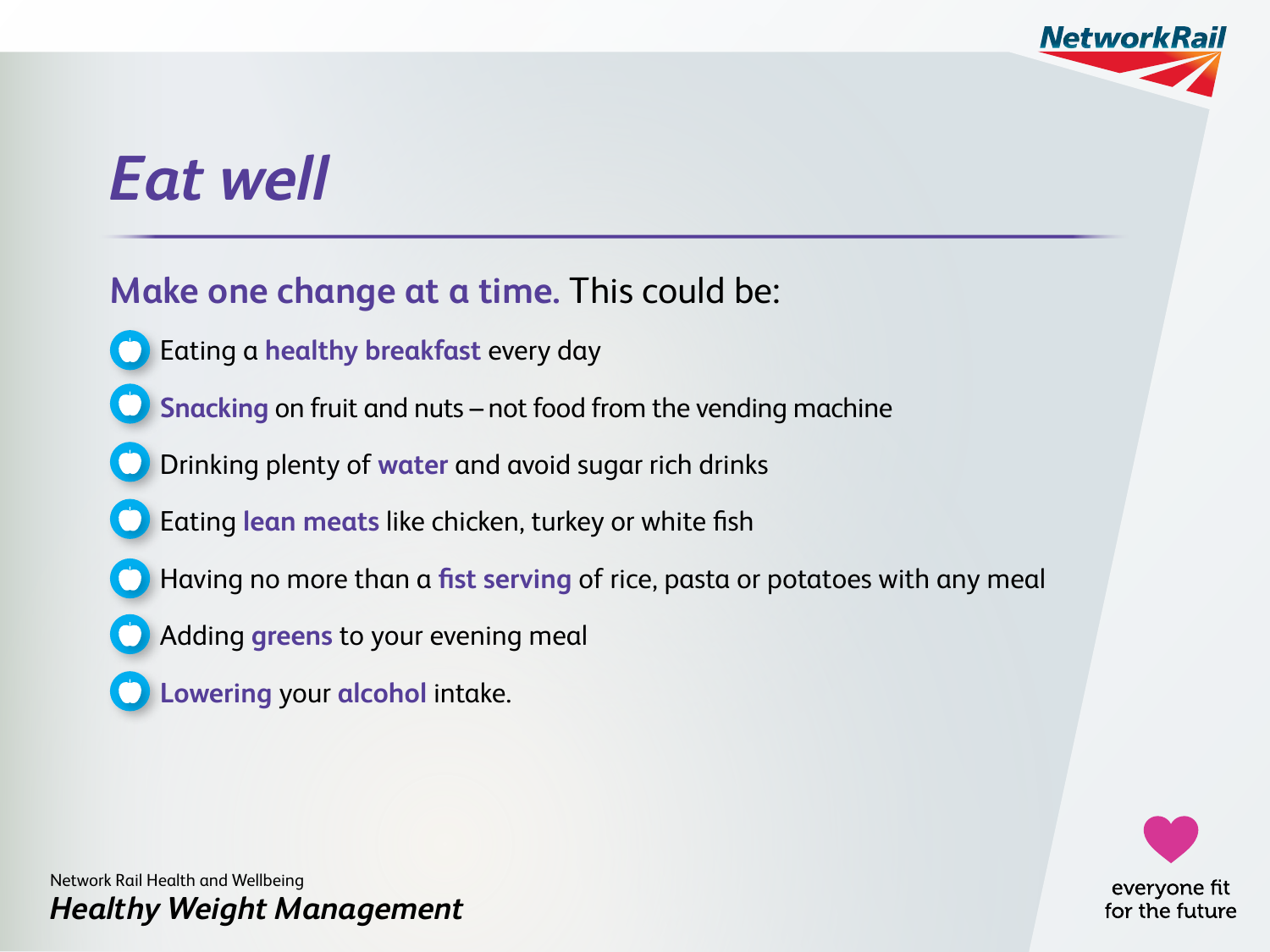

### *Eat well*

The trouble with fad diets...

**Hard to stick** to long term

Likely to cause **rebound weight gain** after finishing the diet

Unnecessary **exclusion** of certain foods or food groups

**Health risks** associated with restricting calories or food groups

Often **expensive.**



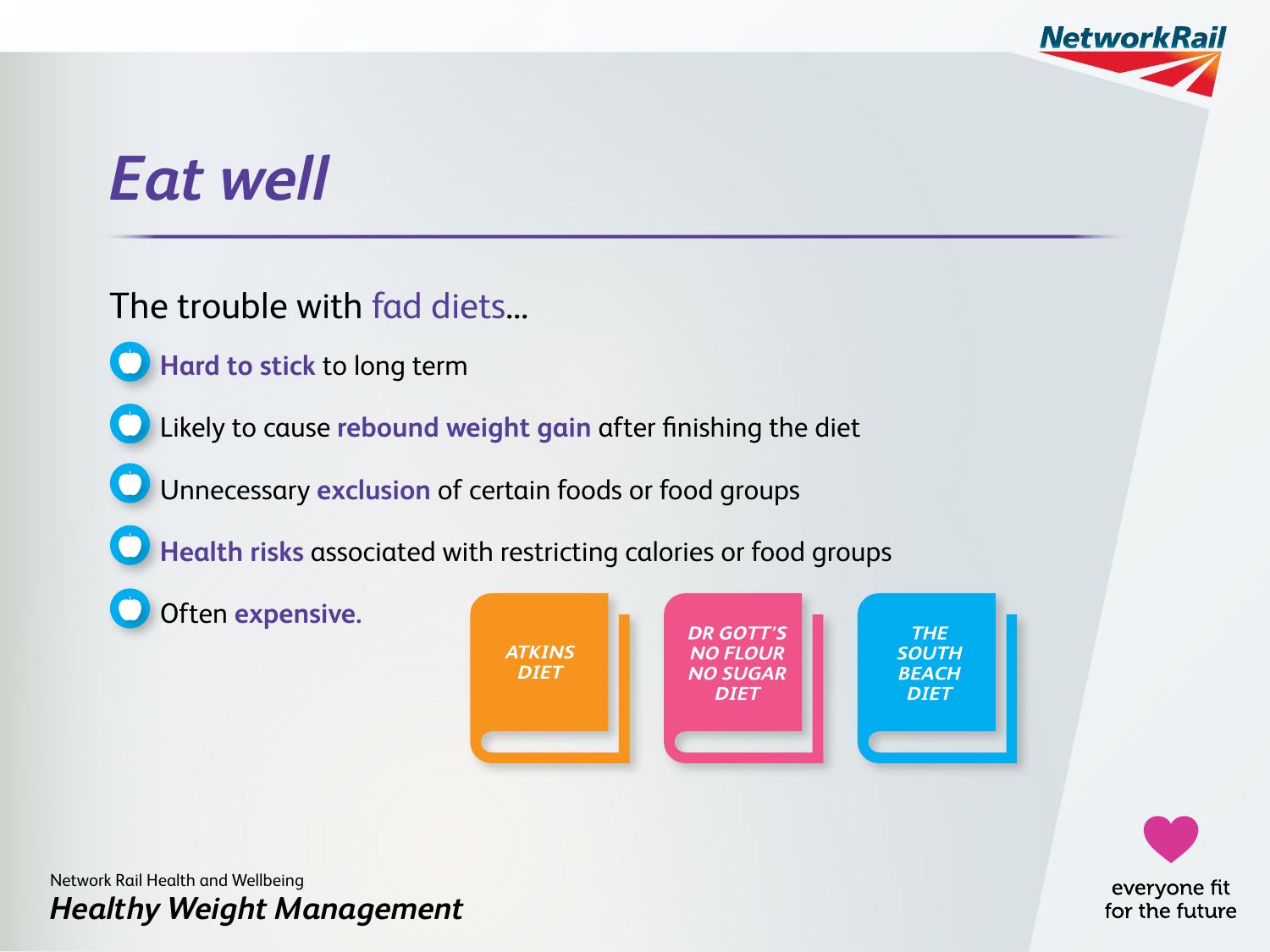

# *Sleep well*

 If your sleep is regularly broken then it can lead to cravings for sugary and fatty foods

- <sup>22</sup> It can also increase hormones in our body that make it more likely to store fat, particularly around our stomach and organs
	- Always try to get **6–8 hours** of sleep everyday.